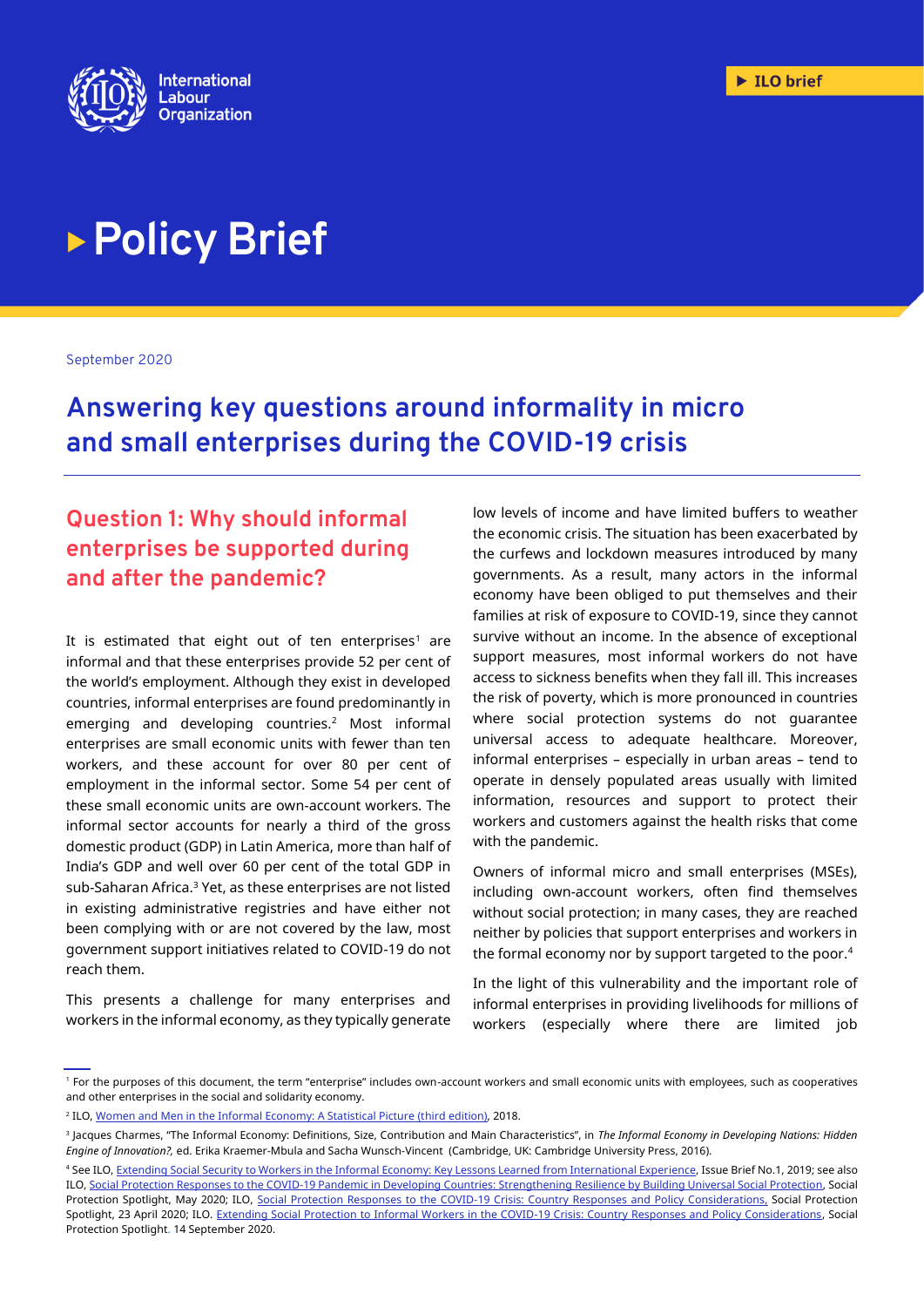opportunities in the formal economy), many governments are seeking effective ways to support those enterprises that are truly in need and that were not able to operate in the formal economy before the start of the pandemic. Such measures will reduce the harm to the economy overall and prevent a surge in poverty.

In order to reduce the future vulnerabilities of enterprises and workers in the informal economy and to contribute to decent work, it is also an opportune time to lay the foundation for their transition to formality. This means building on the immediate responses that have been introduced during the pandemic, with a view to sustaining and integrating these emergency measures into coherent long-term and cross-cutting policy frameworks. Such frameworks can facilitate and foster a transition to formality by increasing productivity and promoting decent work for all. It also means supporting enterprises in adopting business models that strengthen their recovery and resilience and introducing occupational safety and health (OSH) and emergency preparedness measures.

## **Question 2: Which informal enterprises should be prioritized?**

A question that arises when discussing informal MSEs is whether support should even be provided to the informal economy. In the context of COVID-19, the answer should unequivocally be yes, as part of strategies to provide a pathway towards formality. Support for most business owners and the workers they employ is a matter of survival. In order to prioritize certain target groups (for example, certain categories of enterprises or certain sectors), ensure fairness and reduce the risk of the informalization of formal enterprises, governments need to define criteria that are accepted by those who fall outside the target group and that are both operational and equitable. Identifying the entrepreneurs that are truly in need is, therefore, crucial to achieving social cohesion.

The target groups may vary by country but in all cases the choice should be based on certain predefined criteria using available data and evidence to the extent possible.

First, the impact of COVID-19 and lockdown measures differs depending on the sector. This, therefore, calls for a primarily **sectoral approach**. The ILO has identified<sup>5</sup> sectors where the impact is significant, such as the wholesale and retail trade sector, which accounts for one fourth of informal non-agricultural employment globally and one third in developing countries, and in which the majority of those employed are street vendors. In Africa, 43 per cent of women in informal employment work in this sector. The manufacturing sector, equally hard hit,<sup>6</sup> accounts for the second highest proportion of informal employment outside agriculture, standing at 20 per cent globally. Furthermore, women account for 31 per cent of non-agricultural employment in Asia and the Pacific.

Second, within the sectors most affected by the crisis, a distinction needs to be made between two different categories of MSEs:

- The first group consists of the most vulnerable enterprises that are engaged in survivalist activities and have an immediate and urgent need to weather this crisis. For this group, the immediate support that is required, such as cash or food support, targets individuals (own-account workers, business owners and the workers they employ) rather than economic units. They may be eligible for support not as entrepreneurs or workers but rather as part of a vulnerable population.
- The second group of MSEs consists of those with the potential to generate employment and contribute to economic growth. These enterprises are more likely to stay in business, survive the economic crisis and, with the appropriate support, transition to formality. Some of these economic units are cooperatives, or more generally social and solidarity economy organizations, that contribute to society through their social and economic role. For this group, targeted support could include both income support to help them cope with immediate needs and measures aimed at maintaining economic activity, enhancing opportunities (for example, with respect to technology, training and retraining, and OSH) and

<sup>&</sup>lt;sup>5</sup> ILO, <u>Impact of Lockdown Measures on the Informal Economy: A Summary</u>, ILO Brief, May 2020.

<sup>&</sup>lt;sup>6</sup> ILO, <u>ILO Monitor: COVID-19 and the World of Work: Second Edition: Updated Estimates and Analysis, 7 April 2020; ILO, Impact of Lockdown Measures on</u> [the Informal Economy:](https://www.ilo.org/wcmsp5/groups/public/---ed_protect/---protrav/---travail/documents/briefingnote/wcms_743523.pdf) A Summary.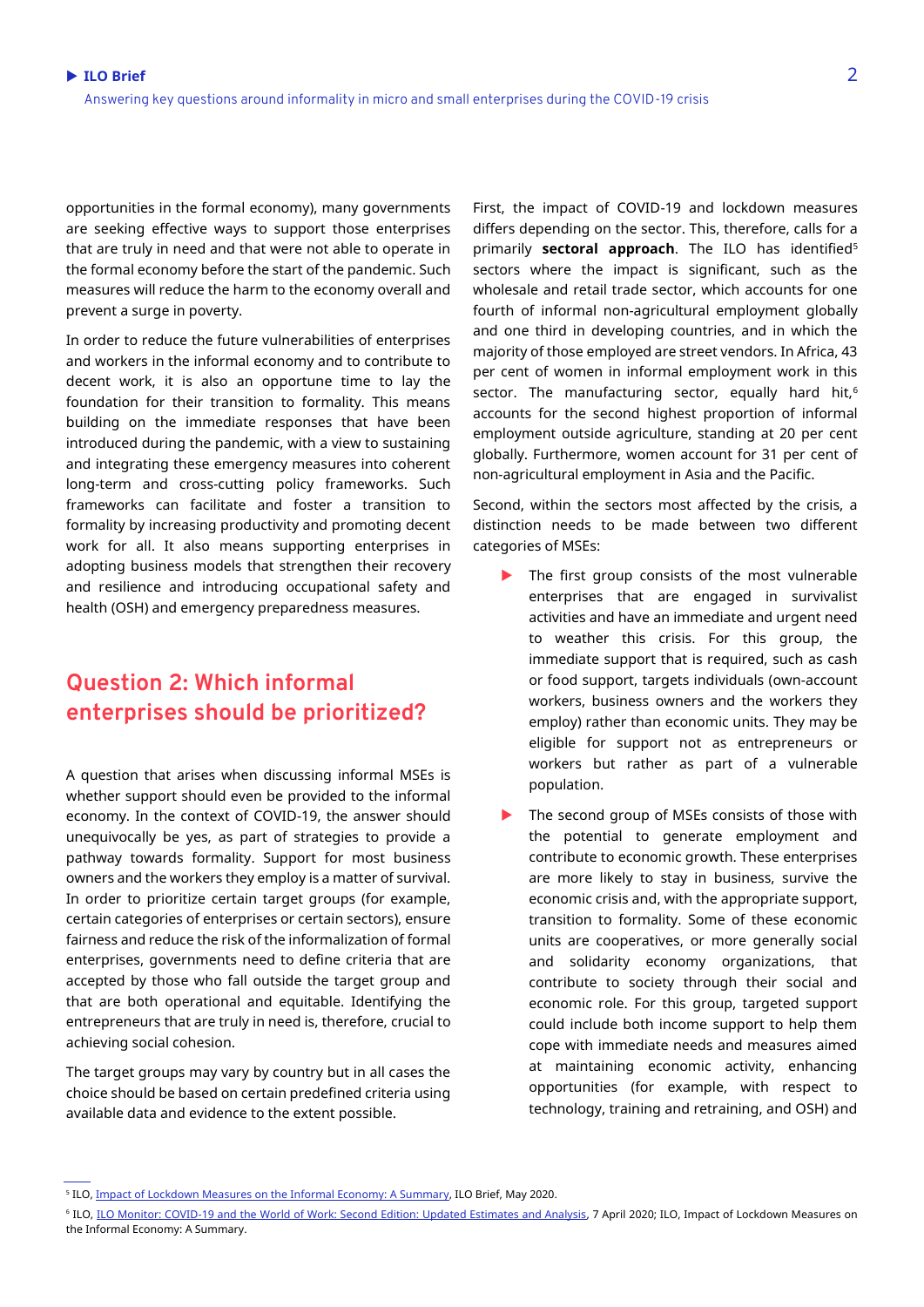setting the conditions for future formalization as part of the recovery phase.

In principle, providing support to informal enterprises and workers that, in a large part, are invisible, have no (verified) accounts and are highly mobile is no easy feat, and inclusion and exclusion errors can occur. However, eligibility criteria should be defined in a fair and transparent way that is easy to understand for those who do and those who do not benefit. The argument for designing eligibility criteria to reach the most vulnerable lies in the human dimension and the need for survival. For units with the economic potential to survive the crisis and grow, the main argument should be to sustain their contribution to the economy and society and support their formalization in the medium term.

Governments may sometimes choose to target all small economic units, both formal and informal, in their support programmes, as targeting informal enterprises alone could be misconstrued as an incentive to become or stay informal. Furthermore, targeting all small economic units could provide opportunities to facilitate transitions from the informal to the formal economy in the longer term. As with all such measures, the social partners should be involved in their development and implementation.

## **Question 3: Which kind of support needs to be provided to informal MSEs during and after the pandemic?**

The main objective of support measures provided to informal MSEs during and after the pandemic is to avoid the closure of informal sector units and employment losses and enhance conditions for recovery while protecting the workers' safety and health, by:

 ensuring at least a basic level of income security and access to healthcare for own-account workers and business owners and the workers they employ through a nationally-defined social protection floor; and

 maintaining the economic fabric by limiting the burden of operational costs, enhancing opportunities to keep businesses afloat and maintaining a certain level of activities (new activities, new modalities, health and safety measures, and so on).

While immediate measures can ensure that individuals and businesses remain afloat, medium-term efforts can set the basis for improving resilience to future shocks and lay the foundation for formalization. Long-term measures can help ensure that these enterprises transition to the formal economy.<sup>7</sup>

With regard to **immediate and medium-term support measures**, the ILO differentiates between two levels of support: support at the individual level and support at the business level.

At the individual level, informal business owners and the workers they employ need a basic level of income security and effective access to quality healthcare, especially if they are not able to earn sufficiently during the pandemic. Without income replacement in cases of sickness, (self-) quarantine or confinement, they may be compelled to work despite sickness or infection, which exposes them and others to the risk of contagion. Such support can take the form of income support through different social protection schemes, as well as social health protection to guarantee access to healthcare services.<sup>8</sup>

In order to offer **income support**, some countries have adapted and scaled up their **existing social protection schemes** to provide income support. For example, some governments (such as that of Bolivia) extended the coverage of the existing social assistance programme to previously ineligible populations, while others (such as those of China and Indonesia) increased the benefit levels of existing beneficiaries to better address people's needs.

Other countries and regions created **new social protection programmes** to address the needs of workers, including those in the informal economy. For example, Tuvalu and Hong Kong Special Administrative Region, China, provided one-off payments to the entire resident population. Other countries provided benefits to workers in informal employment. For example, Thailand offered a three-month cash transfer of the equivalent of about US\$165 to individuals not registered for the Thai social

<sup>8</sup> ILO, [Sickness Benefits during Sick Leave and Quarantine: Country Responses and Policy Considerations in the Context of COVID-19,](http://www.ilo.org/wcmsp5/groups/public/---ed_protect/---soc_sec/documents/publication/wcms_744510.pdf) Social Protection Spotlight, May 2020; ILO, [COVID-19 and the Health Sector,](http://www.ilo.org/wcmsp5/groups/public/---ed_dialogue/---sector/documents/briefingnote/wcms_741655.pdf) ILO Sectoral Brief, 11 April 2020.

<sup>7</sup> ILO[, COVID-19 Crisis and the Informal Economy: Immediate Responses and Policy Challenges,](http://www.ilo.org/wcmsp5/groups/public/---ed_protect/---protrav/---travail/documents/briefingnote/wcms_743623.pdf) ILO Brief, May 2020.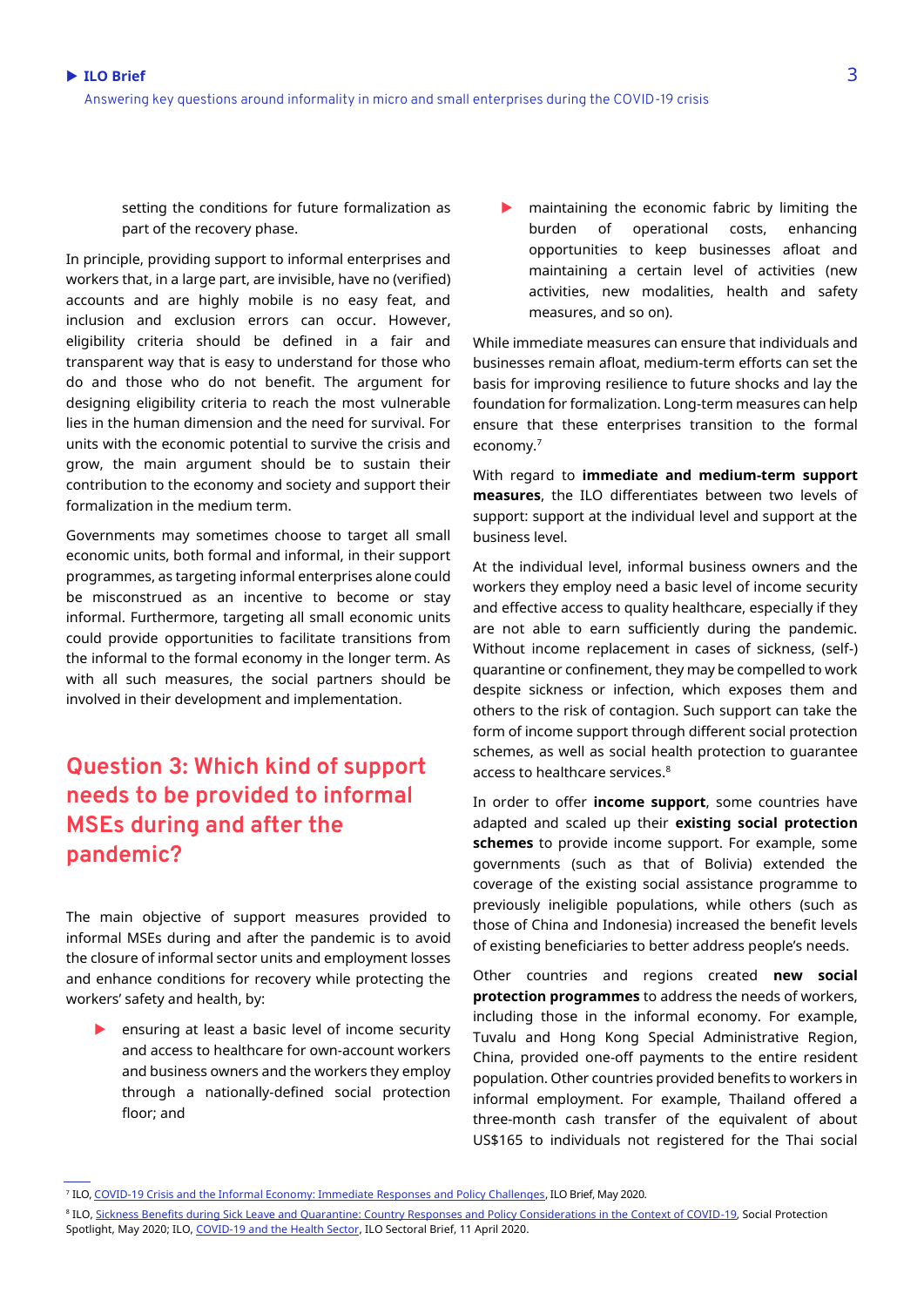security system, which would include informal own-account workers. Togo's Novissi cash transfer scheme provides monthly transfers of the equivalent of US\$17–22 to vulnerable individuals and families and workers in the informal sector. Other countries, such as Egypt, have specifically targeted informal workers and have linked eligibility to pre-existing definitions of informality that are based on occupations and sectors (such as the construction, agriculture, fishery and maritime sectors). In many cases, however, the support provided so far is not sufficient to meet the needs of informal workers, including business owners.

At the **enterprise level**, business owners need financial and non-financial support to keep their business afloat, make a living and retain workers during and after the pandemic. This is particularly relevant for informal enterprises, which lack not only savings but also access to formal financial services and support measures. At the peak of the pandemic when lockdown measures are in place, they face severe drops in demand and customers. Therefore, at this stage, **grants and subsidies** are preferred to credit, as the repayment capacity of informal operators will be low or absent. Since their cash flow has been affected, they also need support to waive or defer payments and loan repayments (for example, grace periods for outstanding loans, waived or deferred payments for utilities and rent payments for business premises). An example of such financial support is that provided in the Philippines, where some savings and credit cooperatives extended loan terms and paid out members' patronage and dividend amounts ahead of schedule. These cooperatives are also urged by the regulatory body to use their community development fund to support community members during the crisis. Furthermore, access to **financial support and special loans** can enable informal enterprises to retain workers, ensure the payment of wages (even if only partially) and help enterprises reactivate or resume operations once lockdown measures are relaxed. In both Indonesia and Thailand, for example, informal operators in certain sectors have been provided with access to emergency loans and deferred repayments on existing loans. Some governments may also engage MSEs that are compliant with some, but not all, formalization requirements to participate in **public procurement** opportunities for the production or sale of goods that are in high demand during the pandemic, such as personal protective equipment and hydroalcoholic gels and disinfectants.

**In the medium to long terms**, informal MSEs need access to relevant, affordable and digital financial services (such as loans, including emergency loans, savings, insurance and payments) as well as entrepreneurship training to reactivate or reorient their business operations, in the context of their formalization processes. Financial service providers can play an important role in facilitating access to these services by designing financial products and services that are adapted to the needs of MSEs in a post-COVID-19 context and providing financial literacy training, including through digital channels, to strengthen the capacity of entrepreneurs and workers to manage their finances.

To **strengthen the resilience of their business**, informal MSEs need support on how to better manage and improve business profitability and enhance protection for themselves and their workers. This includes support in order to develop business owners' managerial skills and increase productivity, but it also means strengthening the legal recognition of their units and the workers they employ. Simplifying business registration procedures and enabling online registrations, for example, may encourage informal MSEs to formalize in the aftermath of the crisis. This, in turn, will not only help enterprises to be better prepared for future shocks but will also break the vicious circle of productivity stagnation and informality. OSH has a central role to play in supporting enterprises for a sustainable recovery. Informal MSEs may not be able to comply with the guidelines mandated by the health authorities or have access to OSH advisory services or training facilities that could assist them in this task. Providing information and support to integrate OSH as part of business continuity plans and introducing the prevention and mitigation measures that are required by the government in the light of the pandemic will further enhance enterprise resilience during and after the pandemic. Assistance with respect to the prevention and mitigation of COVID-19 at work could include the elaboration of guidelines and tools to support MSEs in conducting risk assessments and identifying simple and low-cost control measures. It could also include financial support for purchasing personal protective equipment and coordination with local health authorities for case management. For example, Honduras has issued general directives for informal economy workers in the retail sector,<sup>9</sup> while in Colombia, the Municipality of Bogotá is leading an initiative to provide information and training on

<sup>&</sup>lt;sup>9</sup> Government of Honduras, Office of the Secretary of Health, Lineamientos de bioseguridad para trabajadores del sector no formal en Honduras ante el [Covid-19,](http://www.trabajo.gob.hn/wp-content/uploads/2020/04/Lineamientos-generales-de-bioseguridad-para-trabajadores-del-sector-no-formal-en-Honduras-ante-el-Covid.pdf) April 2020.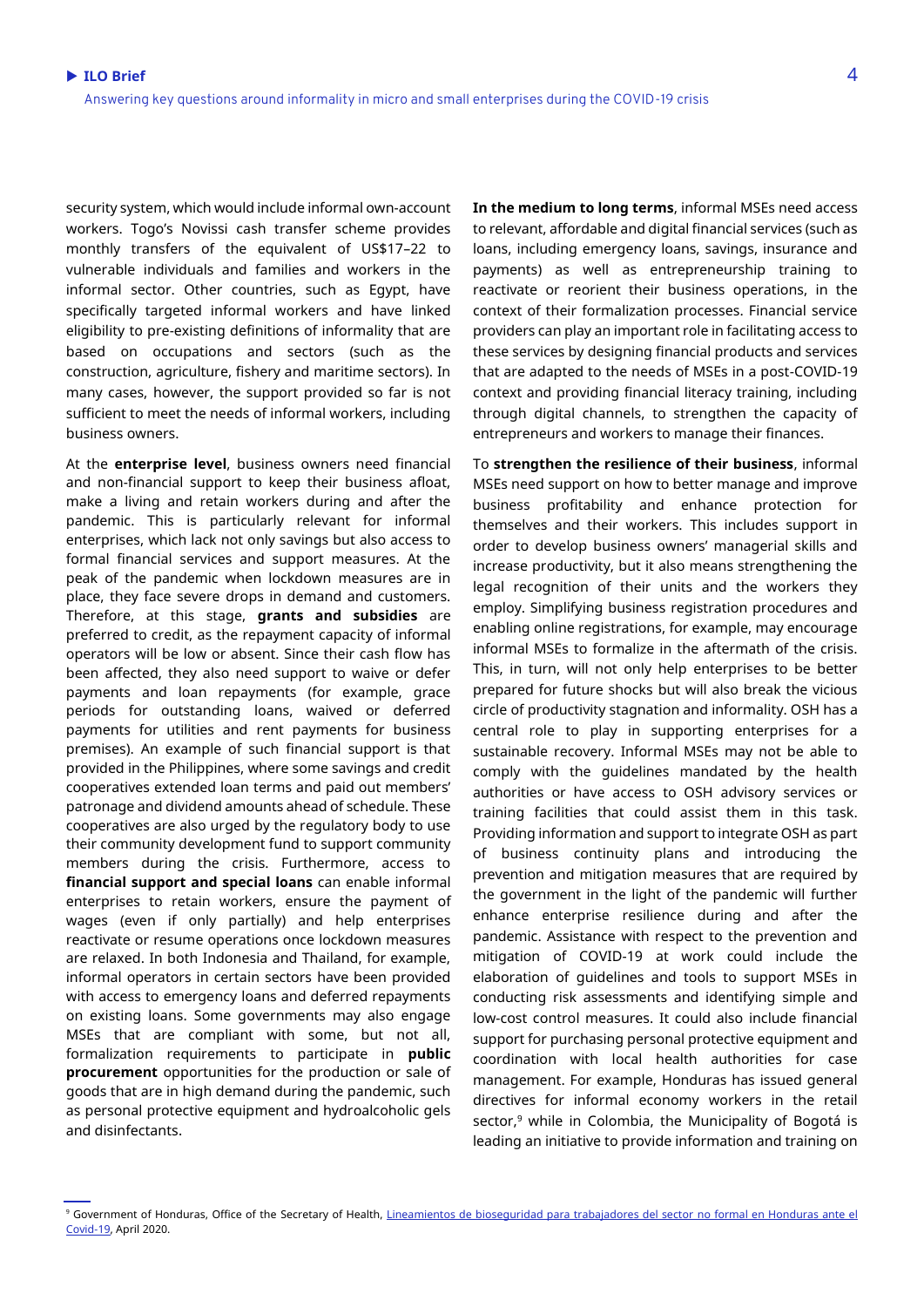hygiene and safety measures and personal protective equipment to informal retailers. Cooperatives and other forms of membership-based organizations play an important role in providing direct support and in facilitating workers' access to information and to the support provided by governments and the social partners.

The resources available in the context of a crisis are finite, which puts a limit on what governments can do in terms of the value of support provided and how well this support can affect the survival of informal MSEs. Furthermore, investments in the institutional capacity of countries in noncrisis times enable a faster and more inclusive response in times of crisis. Countries that have invested in simplified business registration procedures, financial and nonfinancial business support services, social health protection and social insurance, and where workers' and employers' organizations and social and solidarity economy organizations effectively reached out to those in the informal economy (through their representative organizations or directly) before the crisis were better equipped to support both formal and informal economic units. These countries are able to channel urgent income and other support to those who need it and could use specific schemes such as work-sharing or shorter working weeks as well as unemployment protection schemes to support the retention of jobs, including those of informal own-account workers.

### **Question 4: How can informal economic units be identified and reached?**

Identifying and reaching informal economic units and the workers they employ is challenging due to their informal nature. Therefore, governments have applied two approaches when putting in place support measures for this target group, as described below.

 The first approach is to invite them to come forward and identify themselves with governments to obtain support. Governments have requested individuals to self-report and to apply for support through websites or mobile platforms by providing proof of identity, proof of economic activity and personal details. This creates or enhances existing databases of individuals which can be used to verify and cross-

check user information with other national registries and databases to detect fraudulent requests and those already registered for other benefits. Argentina's Family Emergency Fund invited informal workers and own-account workers to register online with the National Social Security Agency (ANSES) to receive one-time cash assistance.

 Under the second approach, governments take the lead in identifying the sectors and informal operators that are the hardest hit by the crisis and eligible to obtain support. In Burkina Faso, for example, an US\$8.7 million fund has been established that has targeted informal fruit and vegetable traders, who are mostly women, a sector which has been identified as one of the hardest hit by the crisis.

For both approaches, governments rely on some **entry level identification and registration** to track who is eligible to receive support. This can be done, among other things, by cross-checking information from other existing identification mechanisms, such as social security databases, single registries, health cards and municipal tax registers.

- For instance, in Morocco, informal sector workers and own-account workers and their dependents who hold a health card under the RAMED medical assistance scheme will receive a monthly cash benefit, depending on the size of their household.
- In Cabo Verde, the Government has announced income support to entrepreneurs that fall under the special scheme for micro and small enterprises (REMPE) and has extended the support to ownaccount workers in the informal sector such as market vendors. It asked entrepreneurs who are not already registered in the single social register to do so and used this register to verify applicants' eligibility.

National governments are generally responsible for initiating these outreach strategies, yet they can be supported by municipalities and other organizations that have more proximity to the target group, such as the social partners, community organizations, membership-based organizations (such as cooperatives and informal economy organizations) and financial service providers (microfinance institutions, banks, mobile money providers and village savings and loan associations). These organizations can channel information to the target group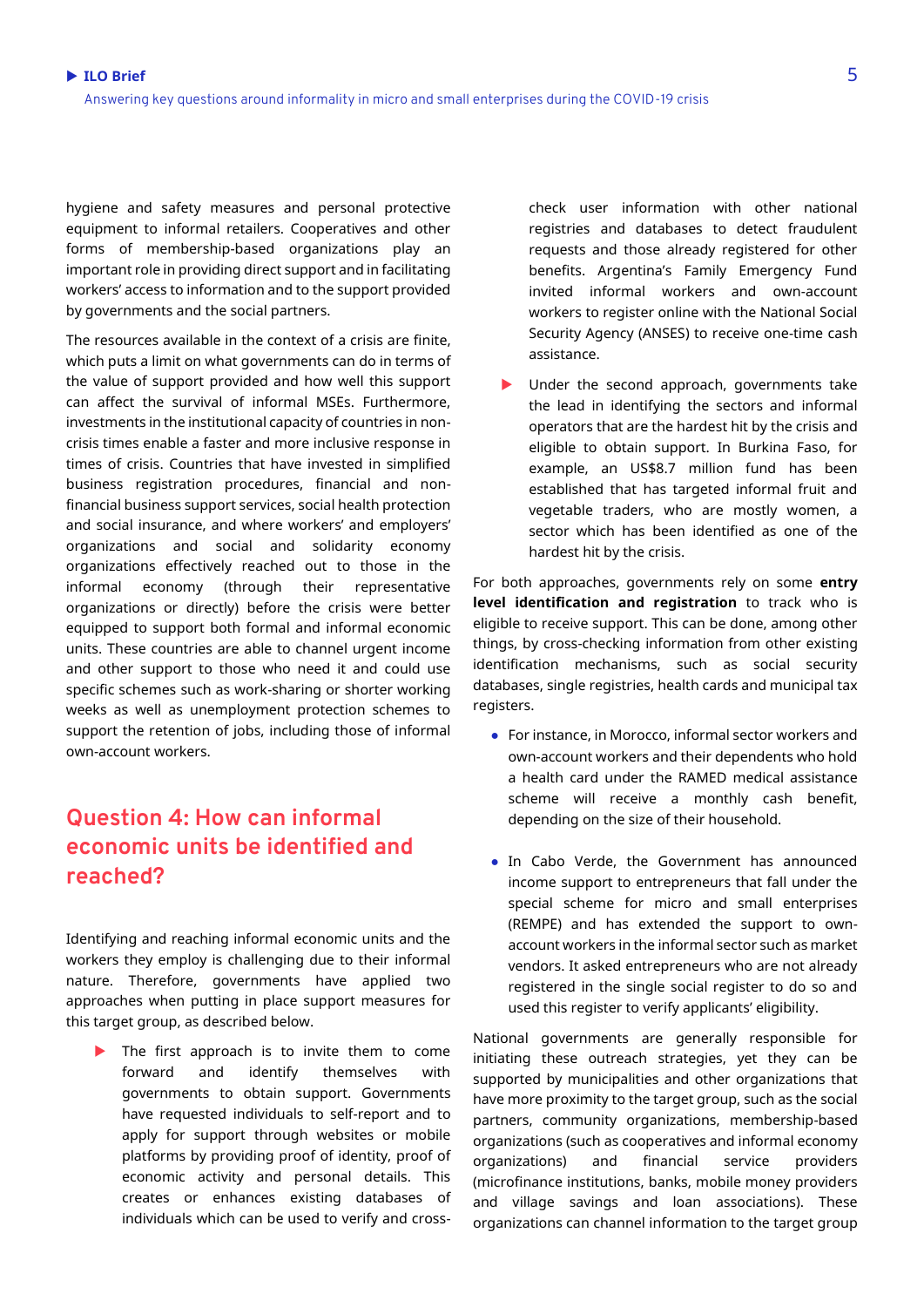about government support measures and they can assist applicants in proving their eligibility, for example with respect to completing the required documents.

When it comes to providing support and distributing social protection benefits, countries use different **delivery mechanisms** to reach informal workers and enterprises. Where possible, they build on existing social protection schemes to benefit from pre-existing administrative structures and delivery mechanisms. Countries have used digital technologies to identify and register workers and pay benefits. Furthermore, they have used online registrations through mobile apps and internet portals to receive and review applications and rely on direct payments to beneficiaries' bank accounts to minimize contact. These initiatives have also included creating bank accounts and enabling electronic payments for unbanked and underbanked beneficiaries. Brazil's emergency cash transfer programme, for example, cross-checked applicants' information against other government databases and deposited payments in eligible beneficiaries' bank accounts. The Government set up bank accounts for beneficiaries that did not already have one; these beneficiaries then received debit cards to use for digital and electronic payments. Similar approaches have been used in Costa Rica, India and Thailand. However, alternative mechanisms need to be available for those who do not have access to technology.

Access to **digital financial services** can enable the easy transfer of money among family members. To facilitate access to such services, governments can review their practices and ease the regulatory framework for digital payments (for example, by increasing transfer limits and relaxing the so-called know your customer processes). Financial service providers also have a role to play in channelling payments while complying with physical distancing requirements, through digital payments.<sup>10</sup> Digital payments not only help to facilitate access to funds for operators in the informal economy, but they also contribute to digitalizing financial records, thus building a track record for business operations, which can support access to financial services and wages, as well as a transition to formality for workers and enterprises.

### **Question 5: How can the risk of informalization in MSEs be reduced?**

Many of the measures undertaken at the peak of the COVID-19 crisis have been designed to keep enterprises afloat, but they may well have also prevented the informalization of some enterprises. This is particularly the case for economic units that are less established and that have weaker financial solvency as they operate in the hardest-hit sectors and have fewer buffers to weather the crisis. Certain measures may play an important role in reducing the risk of the informalization of formal economic units, especially in times of crisis. These include:

- Fixed-term deferrals on the repayment of loans from banks, microfinance institutions and other financial service providers and on the payment of personal and corporate taxes.
- Government-backed loan guarantee schemes aimed at enterprises that are more likely to be on the edge of informality (such as own-account workers and microenterprises employing fewer than five or ten workers). Given the high-risk profile of these enterprises, the government guarantee should cover a high proportion of the loan amount to ensure buy-in by commercial banks and financial institutions. However, banks should still bear some risk as well, to ensure the appropriate monitoring and evaluation of the loan applications.
- Employment retention schemes such as shorttime work schemes, furlough and wage subsidies can help enterprises weather a difficult period without laying off workers or pushing enterprises and workers towards informality.<sup>11</sup> Such schemes can allow businesses to preserve human capital by retaining skilled staff, which saves them the costs of laying off and then rehiring staff in the future. For example, the Coronavirus, Aid, Relief, and Economic Security (CARES) Act in the United States

<sup>&</sup>lt;sup>10</sup> Such as government-to-person (G2P) payments for social transfers, government-to-business (G2B) payments for support to businesses, and person-toperson (P2P) payments for transfers between people.

<sup>11</sup> ILO[, Temporary Wage Subsidies,](http://www.ilo.org/wcmsp5/groups/public/---ed_protect/---protrav/---travail/documents/publication/wcms_745666.pdf) 21 May 2020; ILO, [Unemployment Protection in the COVID-19 Crisis: Country Responses and Policy](https://www.social-protection.org/gimi/RessourcePDF.action?id=56834) Considerations,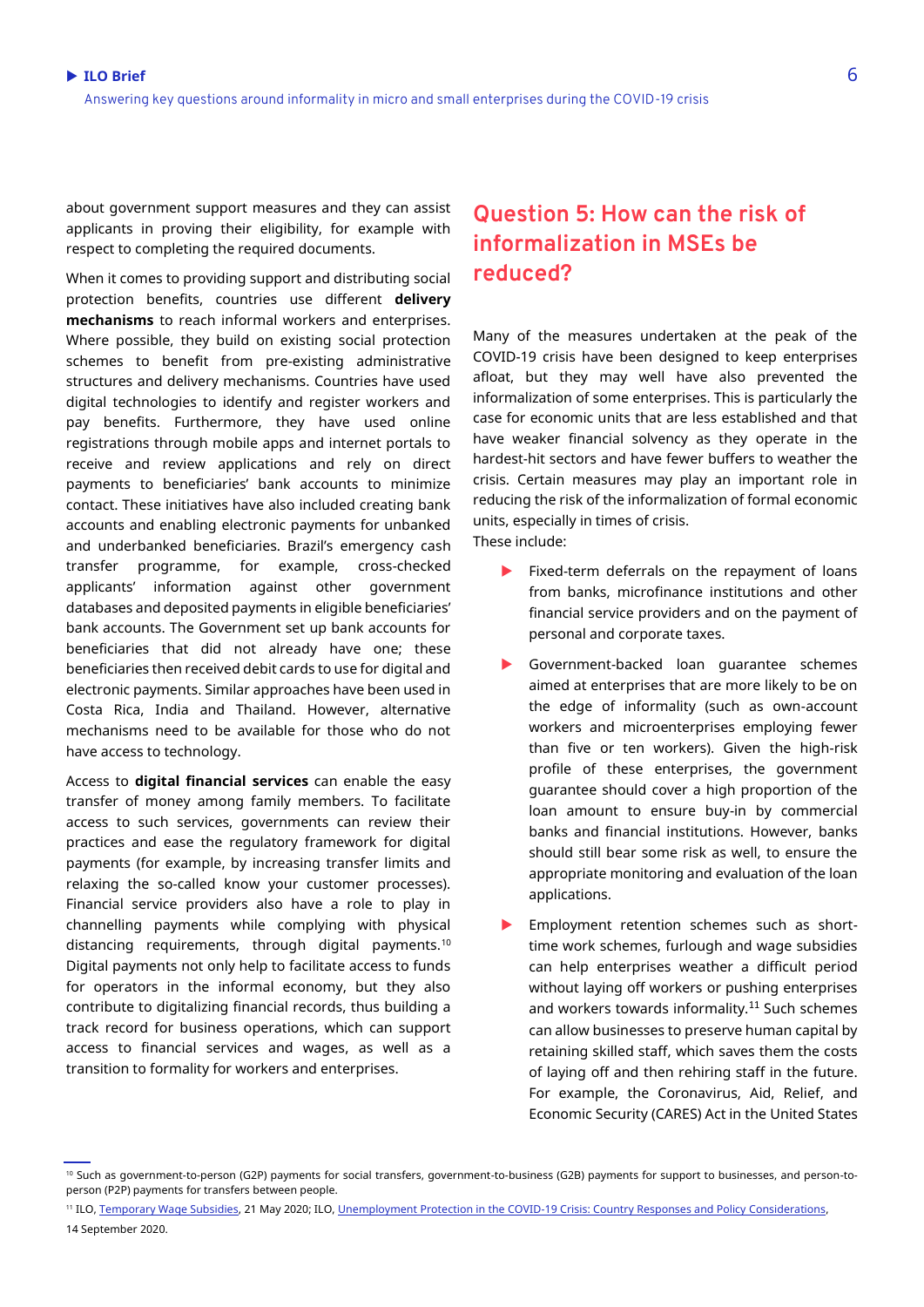of America provides for an employee retention credit to help employers keep their employees on the payroll.

- In the context of COVID-19, a transition to digital wage payments can enable employers to maintain the payment of wages to their employees who may be under lockdown orders in their home communities and thus reduce the risk of informalization.
- Tax credits or tax exemptions can be provided to support liquidity-constrained enterprises using the tax declaration from the last fiscal year to determine the amount of credit to be allocated. The CARES Act, for example, allows employers in the United States to defer until 2021 and 2022 the payment of their portion of social security contributions that would normally have been due between March and December 2020.

Some governments may introduce measures to boost the demand for goods and services in sectors that have been severely affected during the pandemic. Such measures and incentives make it more convenient for consumers or employers to source products and services from formal economy enterprises, and can thus prevent informalization. These incentives, which in some cases were in place before the pandemic, can take the form of tax deductions on the costs incurred to obtain these services formally. For example, in France, employers of domestic workers can either receive tax deductions for the social security contributions they make towards their employees or receive vouchers that enable them to pay a proportion of the hourly wage rate of the employee, with the rest covered by the State.<sup>12</sup> Targeted programmes offering training and mentoring or credit on condition that enterprises are formally registered or become formally registered can also help keep enterprises in the formal economy.

### **Question 6: How can such support facilitate the transition to formality in the medium and long terms?**

Financial assistance that is provided by governments during the emergency phase of the pandemic is an incentive for informal enterprises to make themselves known to authorities and sometimes to register, as this is often a condition to get access to support. Yet once this assistance ends, they may lack the capacity or willingness to continue to make the required tax and social security payments, provide decent working conditions and meet the other legal requirements to become registered formal enterprises. This is a concern not only for governments and the wider business community that operates in the formal economy; actors in the informal economy are themselves witnessing the disadvantages of operating informally during a crisis and of falling outside the scope of potentially valuable government support measures.

As a result of the pandemic, governments are increasingly aware of the importance of facilitating the transition to formality and of the opportunities that have arisen in this respect. They need to devise creative and innovative ways, through social dialogue, to introduce policies, strategies and measures that replace, among other things, the temporary incentives to formalize (financial assistance during the emergency phase) by more sustainable initiatives, such as access to social security, finance and markets. These innovative policies, strategies and measures also need to address and remove barriers to formalization.

Removing administrative barriers for business registration can also facilitate a transition to the formal economy and enhance the social security coverage of workers and employers in MSEs. Simplifying and facilitating registration and other administrative procedures can help entrepreneurs formalize their businesses and register themselves and their workers in social security schemes. Concrete measures include providing additional access points as well as mobile and online access. When workers and enterprises have access to the internet and are well informed, online registration can help to reduce distance barriers and red tape.<sup>13</sup> Simplified legal statutes and fiscal

<sup>13</sup> ILO[, Extending Social Security to Workers in Micro and Small Enterprises: Lessons from International Experience,](http://www.ilo.org/wcmsp5/groups/public/---ed_protect/---soc_sec/documents/publication/wcms_749484.pdf) Issue Brief No. 2, 2019.

<sup>&</sup>lt;sup>12</sup> ILO, Formalizing Domestic Work Through the Use [of Service Vouchers: The Particular Cases of France, Belgium and the Canton of Geneva;](https://www.ilo.org/wcmsp5/groups/public/---ed_dialogue/---actrav/documents/publication/wcms_220717.pdf) See also ILO, [Extending Social Security to Domestic Workers: Lessons from International Experience,](http://www.social-protection.org/gimi/gess/RessourcePDF.action?id=55723) Issue Brief No.3, 2019.